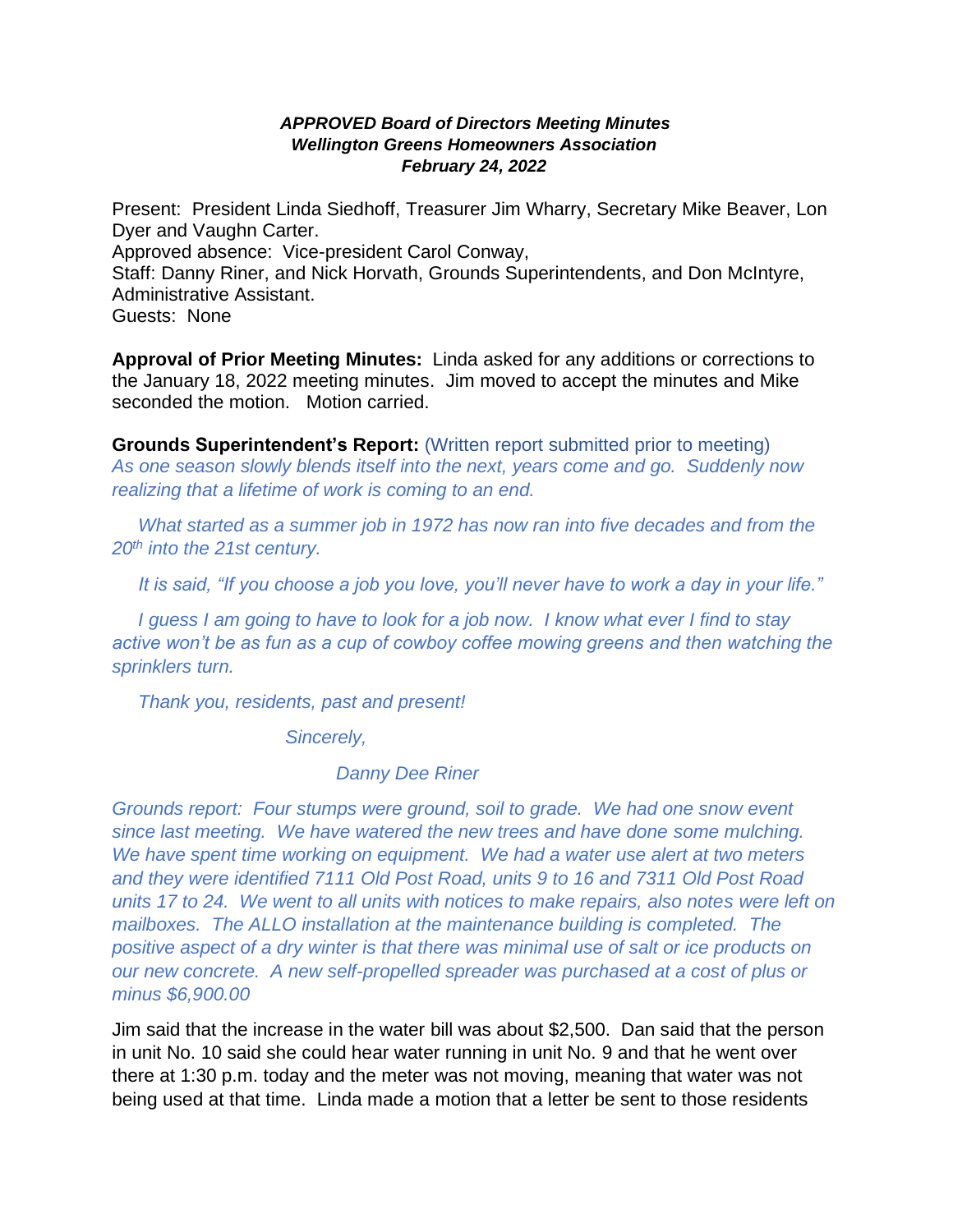along with a copy of the water bill telling the residents that the excess water bill may be assessed to those units in the building if the usage is not corrected. Vaughn seconded the motion. Motion carried.

## Re**sident's Comments:** None.

## **Committee Reports:**

**Treasurer's Report:** (Sent in advance of meeting by Jim Wharry). *I have reviewed the financial statements as of January 31, 2022, copies attached.*

*From operations, we have net income of \$4,229 for the month, \$5,010 year to date. For the year to date, that is \$714 more than the budgeted amount. We are taking in less than budgeted for late fees and interest, which although less than budgeted, is good.*

*The balance sheet is in good shape, with \$143,725.56 in current assets and \$68,515.07in current liabilities, the current ratio is still at a 2:1 ratio.*

*The cash is at \$124,198 in the checking account and \$11,081 in the reserve account, for a total of \$135,279. The A/R went down \$6 to \$12,843 and the Prepaid Dues are at \$27,124 netting out to \$14,281 prepaid. Nothing was added to our Property and Equipment.*

*The bank loan is down to \$85,240, of which \$19,164 is current (payable within the next twelve months) and \$66,076 long term (amount payable beyond the next twelve months).*

*There were no extraordinary expenses during month. However, we just paid a water bill for \$19,308. Going over the bills there were two courts where the water usage were up substantially, 82% at one and 70% at the other. Danny said he would check them out to try determine why.*

*The lockbox fee for December was \$203.*

*I met with Riley from GTA insurance. Gave him the info he needs to give us a quote for insurance for the property and liability coverage for the association.*

*If there any questions, let me know. If not, I would ask that the financial statements be approved as presented.*

Vaughn made a motion that the treasurer's report be approved. Mike seconded the motion. Motion carried.

Jim said that Riley from GTA will give us a quote on insurance.

Jim said that with reference to the transition from Dan to Nick, that we now have two credit cards, one that Dan uses and one that Ryan uses; that the bank said we could not just have Dan give his to Nick, that we need to get a new one for Nick and have Dan turn his in. Jim said that he did not think he would run for the board next year. Linda said she did not think Carol was going to run.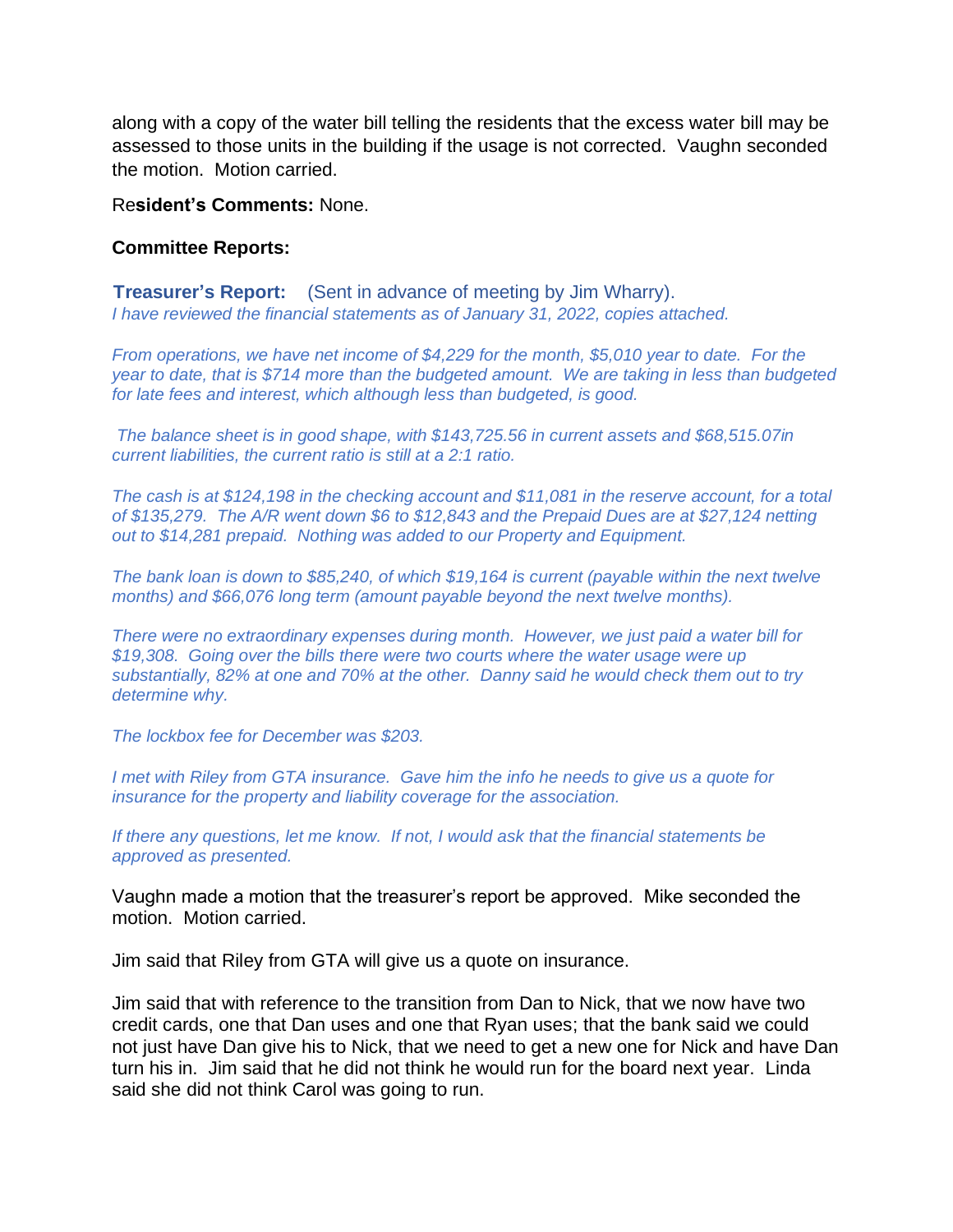Nick is meeting with Dan and the crew tomorrow morning.

**Golf Committee Report:** (Submitted in advance) Carol said she has sold a single golf membership and a family membership since she has been in Arizona.

**Administrative Assistant Report:** (*Don reported the following deed changes in advance):* The only deed change that I found on the Assessor's website since the last meeting is on January 25, 2022, 7101 South Street No. 12 was sold by 916 Properties LLC to Amanda Termatt.

**Architecture Committee Report**: None.

**Social Committee.** None

**Landscape Report: (**Submitted in Advance) None.

**Long Range Planning***: (Submitted in advance) None.*

**Concrete**: *(Submitted in advance*) Jim said that the concrete committee will meet in the next few weeks.

**Court Captains:** (Submitted in advance) None

**Web Site:** None.

**OLD BUSINESS:** None.

**NEW BUSINESS**: Linda said that Jane Haire told her that the people that moved into No. 3 in Warwick used a big moving Van. After discussion, Don was directed to put something in the newsletter about not allowing big trucks in the common areas.

Discussion was had about the Association's recycling contract and it was decided that the Association would discontinue their contract and residents should make their own arrangements for recycling and suggest to them to attempt to find someone that did not use large trucks.

Discussion was had about the clubhouse cleaning lady and that renters are suppose to clean the clubhouse after their event and Nick said he and the crew could do some cleaning, Jim moved to discontinue the use of the cleaning lady. Mike seconded the motion. Motion carried. Jim said he would notify her and ask for the key to be returned.

## **Newsletter topics:**

No big truck on common areas. Dan's retirement. No notes with HOA dues payments Discontinuation of recycling contracts.